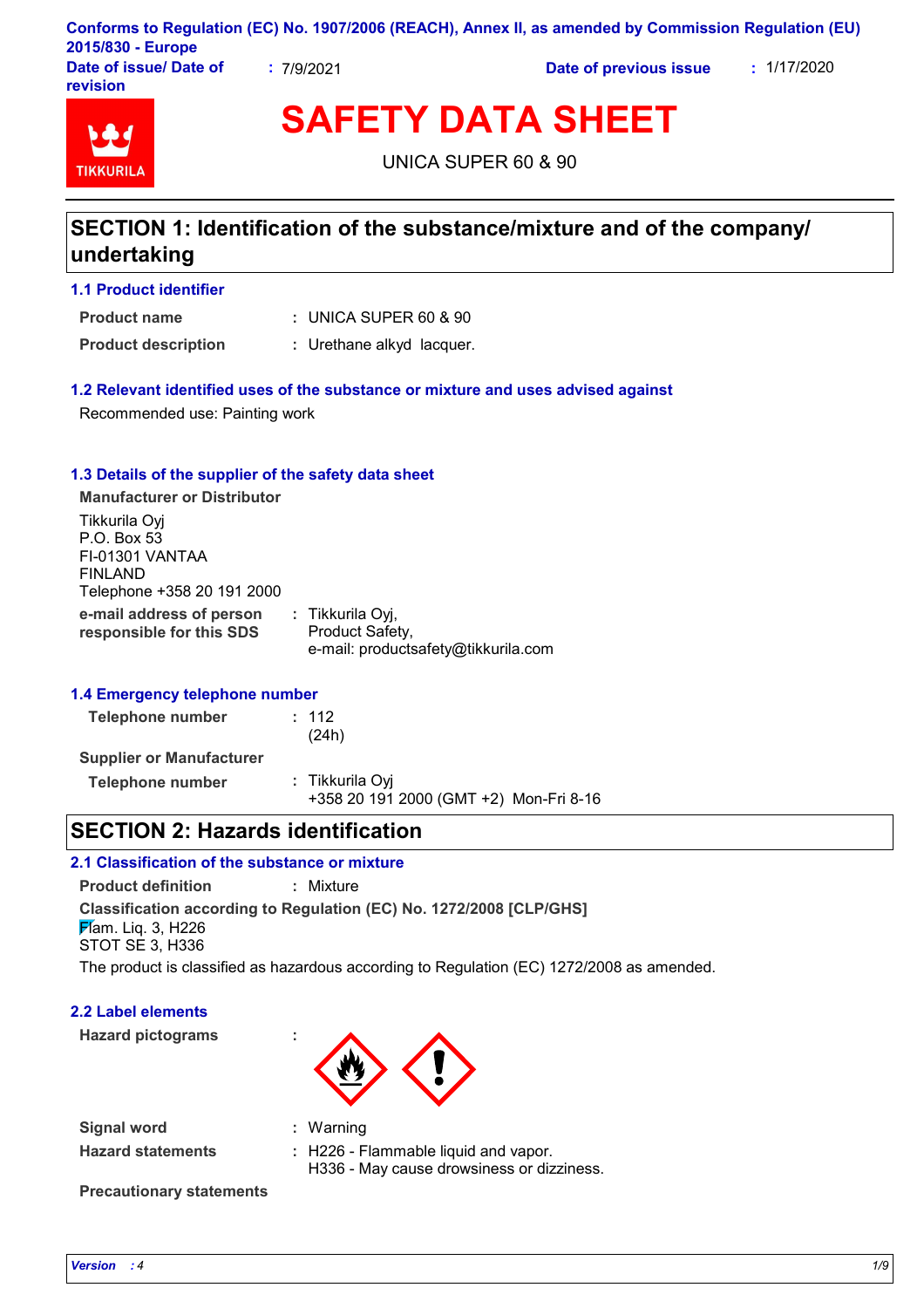| Date of issue/Date of revision        | 09.07.2021 Date of previous issue<br>UNICA SUPER 60 & 90<br>17.01.2020.                                                                                                                                           |
|---------------------------------------|-------------------------------------------------------------------------------------------------------------------------------------------------------------------------------------------------------------------|
| General                               | : P101 - If medical advice is needed, have product container or label at hand.<br>P102 - Keep out of reach of children.                                                                                           |
| <b>Prevention</b>                     | : P210 - Keep away from heat, hot surfaces, sparks, open flames and other ignition<br>sources. No smoking.<br>P261 - Avoid breathing mist/vapors/spray.<br>P271 - Use only outdoors or in a well-ventilated area. |
| <b>Response</b>                       | : Not applicable.                                                                                                                                                                                                 |
| <b>Storage</b>                        | : Not applicable.                                                                                                                                                                                                 |
| <b>Disposal</b>                       | : Not applicable.                                                                                                                                                                                                 |
| <b>Hazardous ingredients</b>          | : bydrocarbons, C9-C11, n-alkanes, isoalkanes, cyclics, <2% aromatics                                                                                                                                             |
| <b>Supplemental label</b><br>elements | $\mathbf{N}$ Mot applicable.                                                                                                                                                                                      |

### **2.3 Other hazards**

**Other hazards which do : not result in classification Note!** Risk of self-ignition of used cleaning rags, paper wipes etc. Contaminated materials can create fire some hours later and should be soked in water and placed in a closed metal container before disposal.

### **SECTION 3: Composition/information on ingredients**

|                                                                          |                                                               |           | <b>Classification</b>                                                      |              |  |
|--------------------------------------------------------------------------|---------------------------------------------------------------|-----------|----------------------------------------------------------------------------|--------------|--|
| <b>Product/ingredient</b><br>name                                        | <b>Identifiers</b>                                            | %         | <b>Regulation (EC) No.</b><br>1272/2008 [CLP]                              | <b>Notes</b> |  |
| bydrocarbons, C9-C11, n-alkanes,<br>isoalkanes, cyclics, <2% aromatics   | REACH #: 01-2119463258-33<br>EC: 919-857-5<br>$CAS: -$        | ≥25 - ≤50 | Flam. Liq. 3, H226<br>STOT SE 3, H336<br>Asp. Tox. 1, H304<br>EUH066       | H,P          |  |
| hydrocarbons, C10-C13, n-alkanes,<br>isoalkanes, cyclics, < 2% aromatics | REACH #: 01-2119457273-39<br>EC: 918-481-9                    | $\leq$ 3  | Asp. Tox. 1, H304<br>EUH066                                                |              |  |
| 2-ethylhexanoic acid, zirconium salt                                     | REACH #: 01-2119979088-21<br>EC: 245-018-1<br>CAS: 22464-99-9 | $\leq 1$  | Repr. 2, H361d                                                             |              |  |
|                                                                          |                                                               |           | See Section 16 for the full<br>text of the H statements<br>declared above. |              |  |

There are no additional ingredients present which, within the current knowledge of the supplier, are classified and contribute to the classification of the substance and hence require reporting in this section.

There are no additional ingredients present which, within the current knowledge of the supplier and in the concentrations applicable, are classified as hazardous to health or the environment, are PBTs or vPvBs or have been assigned a workplace exposure limit and hence require reporting in this section.

Occupational exposure limits, if available, are listed in Section 8.

Notes, if applicable, refer to Notes given in Annex VI of 1272/2008/EC.

### **SECTION 4: First aid measures**

| <b>4.1 Description of first aid measures</b> |                                                                                                                                                                                                                               |
|----------------------------------------------|-------------------------------------------------------------------------------------------------------------------------------------------------------------------------------------------------------------------------------|
| General                                      | : In all cases of doubt, or when symptoms persist, seek medical attention. Show this<br>safety data sheet or label to the doctor if possible.                                                                                 |
| Eye contact                                  | : Check for and remove any contact lenses. Immediately flush eyes with plenty of<br>lukewarm water, keeping eyelids open. Continue to rinse for at least 15 minutes.<br>Get medical attention if symptoms occur.              |
| <b>Inhalation</b>                            | : Remove to fresh air. Keep person warm and at rest. If not breathing, if breathing is<br>irregular or if respiratory arrest occurs, provide artificial respiration or oxygen by<br>trained personnel. Get medical attention. |
| <b>Skin contact</b>                          | : Remove contaminated clothing and shoes. Wash skin thoroughly with soap and<br>water or use recognized skin cleanser. Do NOT use solvents or thinners.                                                                       |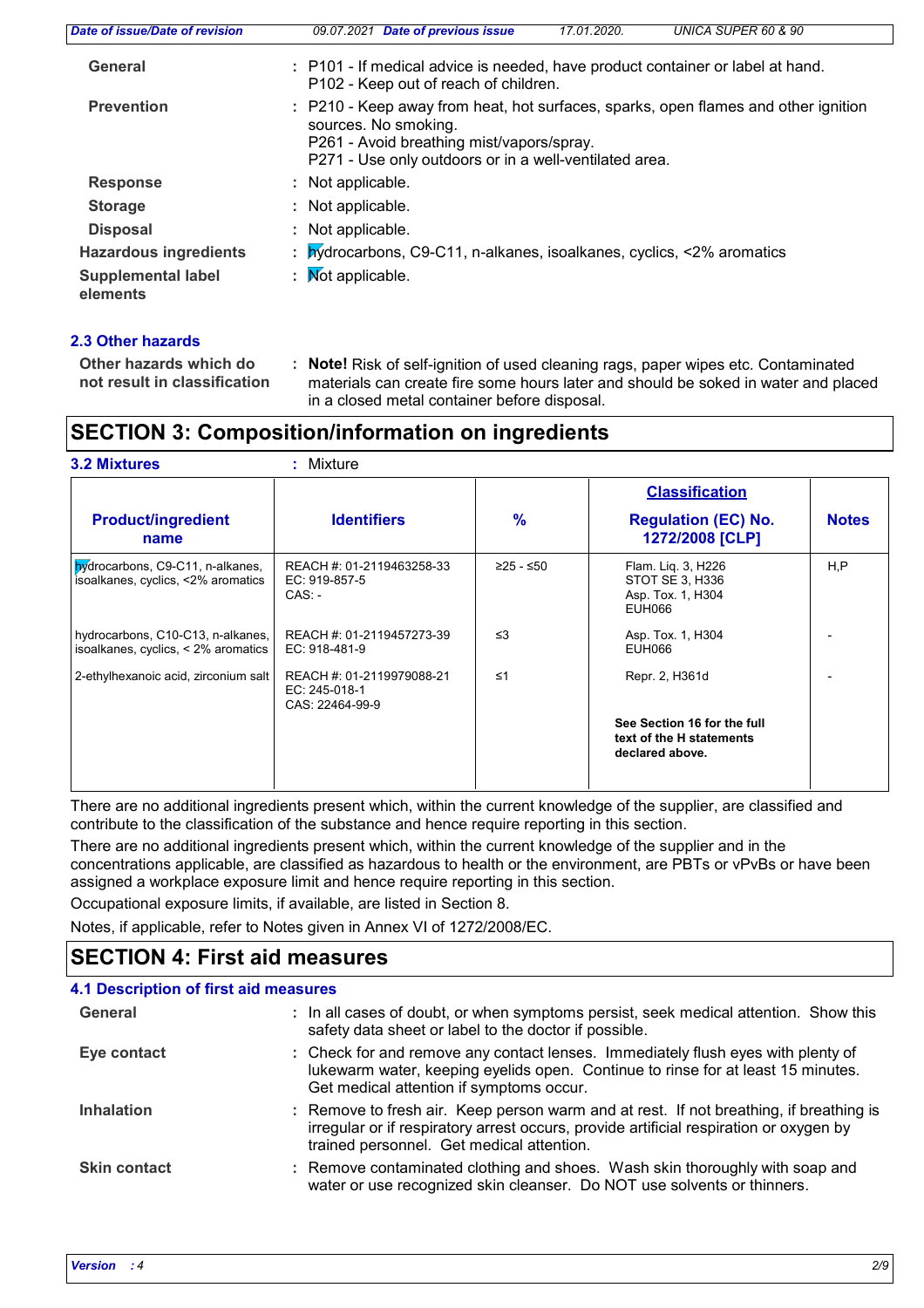| Date of issue/Date of revision | 09.07.2021 Date of previous issue                                                                                                                                                                                                                      | 17.01.2020. | UNICA SUPER 60 & 90 |
|--------------------------------|--------------------------------------------------------------------------------------------------------------------------------------------------------------------------------------------------------------------------------------------------------|-------------|---------------------|
| Ingestion                      | : If accidentally swallowed rinse the mouth with plenty of water (only if the person is<br>conscious) and obtain immediate medical attention. Remove to fresh air and keep<br>at rest in a position comfortable for breathing. Do NOT induce vomiting. |             |                     |

### **4.2 Most important symptoms and effects, both acute and delayed**

May cause drowsiness or dizziness.

See Section 11 for more detailed information on health effects and symptoms.

### **4.3 Indication of any immediate medical attention and special treatment needed**

None.

# **SECTION 5: Firefighting measures**

| 5.1 Extinguishing media                |                                                                                                                                                        |
|----------------------------------------|--------------------------------------------------------------------------------------------------------------------------------------------------------|
| <b>Suitable extinguishing</b><br>media | : Use an extinguishing agent suitable for the surrounding fire. Recommended:<br>Alcohol resistant foam, CO <sub>2</sub> , powders or water spray/mist. |
| Unsuitable extinguishing<br>media      | : Do not use a direct water jet that could spread the fire.                                                                                            |

#### **5.2 Special hazards arising from the substance or mixture**

| <b>Hazards from the</b><br>substance or mixture        | : Flammable liquid and vapor. Fire will produce dense black smoke. Exposure to<br>decomposition products may cause a health hazard. The vapor/gas is heavier than<br>air and will spread along the ground. Vapors may accumulate in low or confined<br>areas or travel a considerable distance to a source of ignition and flash back.<br>Runoff to sewer may create fire or explosion hazard. |
|--------------------------------------------------------|------------------------------------------------------------------------------------------------------------------------------------------------------------------------------------------------------------------------------------------------------------------------------------------------------------------------------------------------------------------------------------------------|
| <b>Hazardous combustion</b><br>products                | : When exposed to high temperatures, hazardous decomposition products may be<br>produced, such as carbon monoxide and dioxide, smoke, oxides of nitrogen etc.                                                                                                                                                                                                                                  |
| <b>5.3 Advice for firefighters</b>                     |                                                                                                                                                                                                                                                                                                                                                                                                |
| <b>Special protective actions</b><br>for fire-fighters | : Move containers from fire area if this can be done without risk. Use water spray to<br>keep fire-exposed containers cool. Do not release runoff from fire to drains or<br>watercourses.                                                                                                                                                                                                      |
| <b>Special protective</b>                              | : Fire-fighters should wear appropriate protective equipment and self-contained                                                                                                                                                                                                                                                                                                                |

```
breathing apparatus (SCBA) with a full face-piece operated in positive pressure 
                             mode.
equipment for fire-fighters
```
### **SECTION 6: Accidental release measures**

| <b>6.1 Personal precautions,</b><br>protective equipment and<br>emergency procedures | : Shut off all ignition sources. No flares, smoking or flames in hazard area. Provide<br>adequate ventilation. Avoid breathing vapor or mist. Avoid direct skin contact with<br>product. See Section 8 for information on appropriate personal protective<br>equipment. |
|--------------------------------------------------------------------------------------|-------------------------------------------------------------------------------------------------------------------------------------------------------------------------------------------------------------------------------------------------------------------------|
| <b>6.2 Environmental</b><br>precautions                                              | : Do not allow to enter drains, water courses or soil.                                                                                                                                                                                                                  |
| 6.3 Methods and materials<br>for containment and<br>cleaning up                      | : Contain and collect spillage with non-combustible, absorbent material e.g. sand,<br>earth, vermiculite or diatomaceous earth and place in container for disposal<br>according to local regulations. Preferably clean with a detergent. Avoid using<br>solvents.       |
| 6.4 Reference to other<br><b>sections</b>                                            | : See Section 1 for emergency contact information.<br>See Section 13 for additional waste treatment information.                                                                                                                                                        |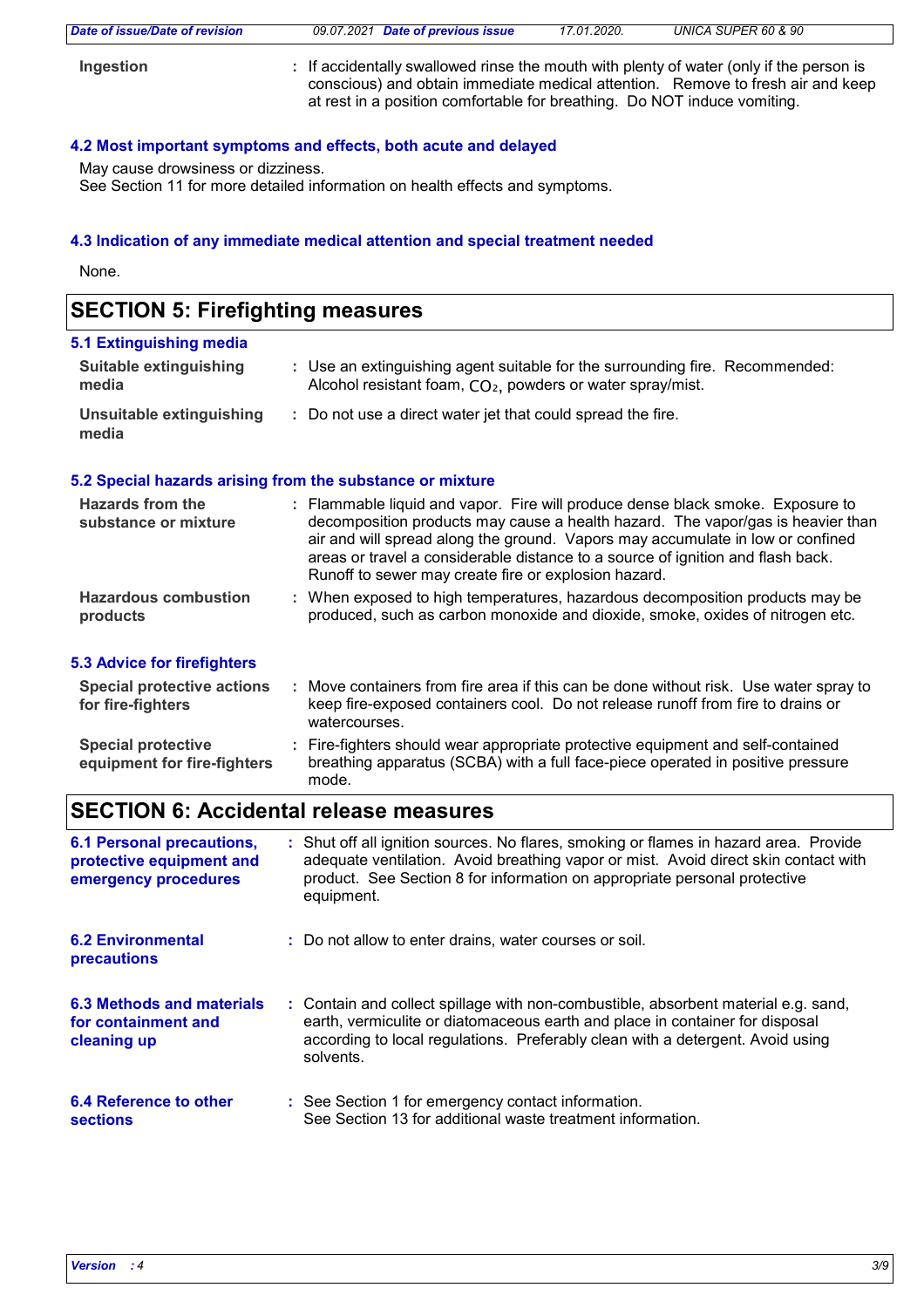### **SECTION 7: Handling and storage**

| <b>7.1 Precautions for safe</b><br>handling                                   | : Vapors are heavier than air and may spread along floors. Vapors may form explosive<br>mixtures with air. Prevent the creation of flammable or explosive concentrations of<br>vapors in air and avoid vapor concentrations higher than the occupational exposure<br>limits. Isolate from sources of heat, sparks and open flame. In addition, the product<br>should only be used in areas from which all naked lights and other sources of ignition<br>have been excluded. Electrical equipment should be protected to the appropriate<br>standard. Mixture may charge electrostatically: always use earthing leads when<br>transferring from one container to another. No sparking tools should be used.<br>Skin contact with the product and exposure to spray mist and vapor should be<br>avoided. Avoid contact with skin and eyes. Avoid inhalation of dust from sanding.<br>Wear appropriate respirator when ventilation is inadequate. See Section 8 for<br>information on appropriate personal protective equipment. Eating, drinking and<br>smoking should be prohibited in areas where this material is handled and stored.<br>Wash hands before breaks and immediately after handling the product. |
|-------------------------------------------------------------------------------|----------------------------------------------------------------------------------------------------------------------------------------------------------------------------------------------------------------------------------------------------------------------------------------------------------------------------------------------------------------------------------------------------------------------------------------------------------------------------------------------------------------------------------------------------------------------------------------------------------------------------------------------------------------------------------------------------------------------------------------------------------------------------------------------------------------------------------------------------------------------------------------------------------------------------------------------------------------------------------------------------------------------------------------------------------------------------------------------------------------------------------------------------------------------------------------------------------------|
|                                                                               | Risk of self-ignition! Materials such as cleaning rags and paper wipes, sanding dust<br>and overspray containing the product, may spontaneously self-ignite some hours later.<br>To avoid the risks of fires, all contaminated materials should be placed in a metal<br>container filled with water and sealed or dried preferably outdoors or incinerated<br>immediately. Contaminated materials should be removed from the workplace at the<br>end of each working day and be stored outside.                                                                                                                                                                                                                                                                                                                                                                                                                                                                                                                                                                                                                                                                                                                |
| <b>7.2 Conditions for safe</b><br>storage, including any<br>incompatibilities | : Store in original container protected from direct sunlight in a dry, cool and well-<br>ventilated area, away from incompatible materials (see Section 10) and food and<br>drink. Store and use away from heat, sparks, open flame or any other ignition source.<br>No smoking. Keep container tightly closed. Containers that have been opened must<br>be carefully resealed and kept upright to prevent leakage. Recommended storage<br>temperature is $+5^{\circ}$ C $+25^{\circ}$ C. Store in accordance with local regulations.                                                                                                                                                                                                                                                                                                                                                                                                                                                                                                                                                                                                                                                                          |
| 7.3 Specific end use(s)                                                       | $:$ None.                                                                                                                                                                                                                                                                                                                                                                                                                                                                                                                                                                                                                                                                                                                                                                                                                                                                                                                                                                                                                                                                                                                                                                                                      |

### **SECTION 8: Exposure controls/personal protection**

#### **8.1 Control parameters**

No exposure limit value known. **Occupational exposure limits**

**Recommended monitoring procedures**

: If this product contains ingredients with exposure limits, personal, workplace atmosphere or biological monitoring may be required to determine the effectiveness of the ventilation or other control measures and/or the necessity to use respiratory protective equipment.

#### **DNELs/DMELs**

No DNELs/DMELs available.

**PNECs**

No PNECs available.

#### **8.2 Exposure controls**

#### **Appropriate engineering controls**

Provide adequate ventilation. Where reasonably practicable, this should be achieved by the use of local exhaust ventilation and good general extraction. Use explosion-proof ventilation equipment. If these are not sufficient to maintain concentrations of particulates and solvent vapors below the OEL, suitable respiratory protection must be worn (see Personal protection). Comply with the health and safety at work laws.

#### **Individual protection measures**

**Eye/face protection :** Use safety eyewear designed to protect against splash of liquids (EN166).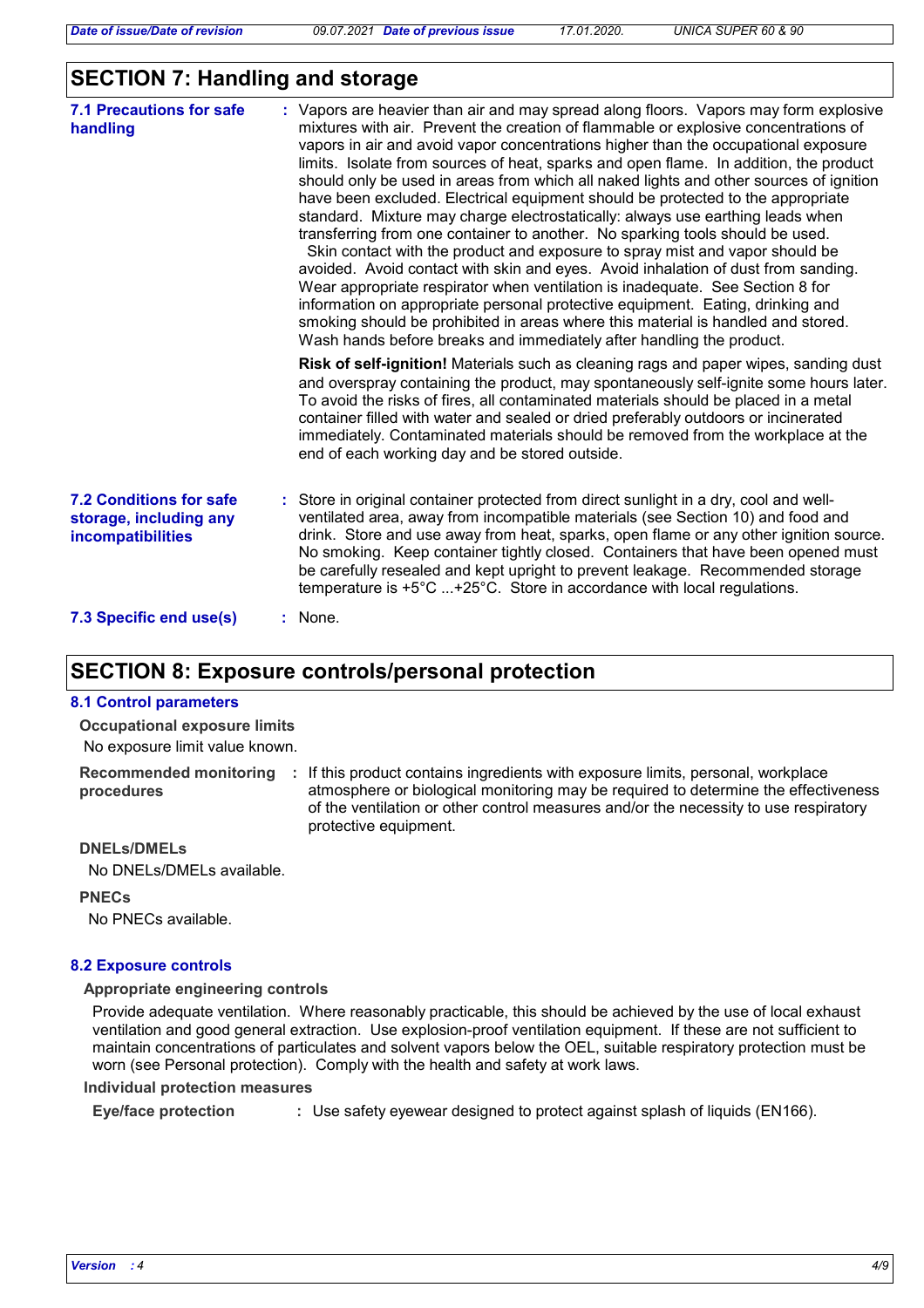| Date of issue/Date of revision | UNICA SUPER 60 & 90<br>09.07.2021<br><b>Date of previous issue</b><br>17.01.2020.                                                                                                                                                                                                                                                                                                                                                                                                                                                                                                        |
|--------------------------------|------------------------------------------------------------------------------------------------------------------------------------------------------------------------------------------------------------------------------------------------------------------------------------------------------------------------------------------------------------------------------------------------------------------------------------------------------------------------------------------------------------------------------------------------------------------------------------------|
| <b>Hand protection</b>         | : Wear protective gloves. Gloves should be replaced regularly and if there is any<br>sign of damage to the glove material. The instructions and information provided by<br>the glove manufacturer on use, storage, maintenance and replacement must be<br>followed.<br>Recommended glove material (EN374):<br>> 8 hours (breakthrough time): nitrile rubber, laminated foil                                                                                                                                                                                                              |
| <b>Skin protection</b>         | : Wear suitable protective clothing. This product is classified as flammable. If<br>necessary, personnel should wear antistatic clothing made of natural fibers or of<br>high-temperature-resistant synthetic fibers.                                                                                                                                                                                                                                                                                                                                                                    |
| <b>Respiratory protection</b>  | : If ventilation is inadequate, use respirator that will protect against organic vapor and<br>dust/mist. During spray-application use respirators with combination filter A/P3<br>(EN405:2001). Wear a half mask or full face respirator with gas and vapor filter A<br>and dust filter P2 during sanding (EN140:1998, EN405:2001). During continuous<br>and long-term work the use of motor-driven or air-fed respirators is recommended<br>(EN12941:1998). Be sure to use an approved/certified respirator or equivalent.<br>Check that mask fits tightly and change filter regularly. |

### **SECTION 9: Physical and chemical properties**

### **9.1 Information on basic physical and chemical properties**

| <b>Appearance</b>                                                                 |                                                                                                                                                                                |
|-----------------------------------------------------------------------------------|--------------------------------------------------------------------------------------------------------------------------------------------------------------------------------|
| <b>Physical state</b>                                                             | : Liquid.                                                                                                                                                                      |
| Color                                                                             | : Various                                                                                                                                                                      |
| Odor                                                                              | : Strong.                                                                                                                                                                      |
| <b>Odor threshold</b>                                                             | : Not relevant for the hazard assessment of the product.                                                                                                                       |
| pH                                                                                | : Not relevant for the hazard assessment of the product.                                                                                                                       |
| <b>Melting point/freezing point</b><br>Initial boiling point and<br>boiling range | : <-60°C (hydrocarbons, C9-C11, n-alkanes, isoalkanes, cyclics, <2% aromatics)<br>: 155 to 217°C (hydrocarbons, C9-C11, n-alkanes, isoalkanes, cyclics, <2%<br>aromatics)      |
| <b>Flash point</b>                                                                | : 36 °C (hydrocarbons, C9-C11, n-alkanes, isoalkanes, cyclics, <2% aromatics)                                                                                                  |
| <b>Evaporation rate</b><br>Flammability (solid, gas)                              | : Not relevant due to the nature of the product.<br>: Not applicable. Product is a liquid.                                                                                     |
| Upper/lower flammability or<br>explosive limits                                   | : Lower: 1,4% (hydrocarbons, C9-C11, n-alkanes, isoalkanes, cyclics, <2%<br>aromatics)<br>Upper: 7,6% (hydrocarbons, C9-C11, n-alkanes, isoalkanes, cyclics, <2%<br>aromatics) |
| Vapor pressure                                                                    | : 0,1 to 0,3 kPa [room temperature] (hydrocarbons, C9-C11, n-alkanes,<br>isoalkanes, cyclics, <2% aromatics)                                                                   |
| Vapor density                                                                     | : Not relevant for the hazard assessment of the product.                                                                                                                       |
| <b>Density</b>                                                                    | : $0.9$ g/cm <sup>3</sup>                                                                                                                                                      |
| Solubility(ies)                                                                   | : insoluble in water.                                                                                                                                                          |
| Partition coefficient: n-octanol/: Mot applicable.<br>water                       |                                                                                                                                                                                |
| <b>Auto-ignition temperature</b>                                                  | : 280 to 470°C (hydrocarbons, C9-C11, n-alkanes, isoalkanes, cyclics, <2%<br>aromatics)                                                                                        |
| <b>Decomposition temperature</b>                                                  | : Not relevant for the hazard assessment of the product.                                                                                                                       |
| <b>Viscosity</b>                                                                  | : Kinematic (23 $^{\circ}$ C): >21.5 mm <sup>2</sup> /s<br>>60 s [ISO 6mm cup]                                                                                                 |
| <b>Explosive properties</b>                                                       | : No explosive ingredients present.                                                                                                                                            |
| <b>Oxidizing properties</b>                                                       | : No oxidizing ingredients present.                                                                                                                                            |
| <b>Particle characteristics</b>                                                   |                                                                                                                                                                                |
| <b>Median particle size</b>                                                       | Not applicable.                                                                                                                                                                |

### **9.2 Other information**

No additional information.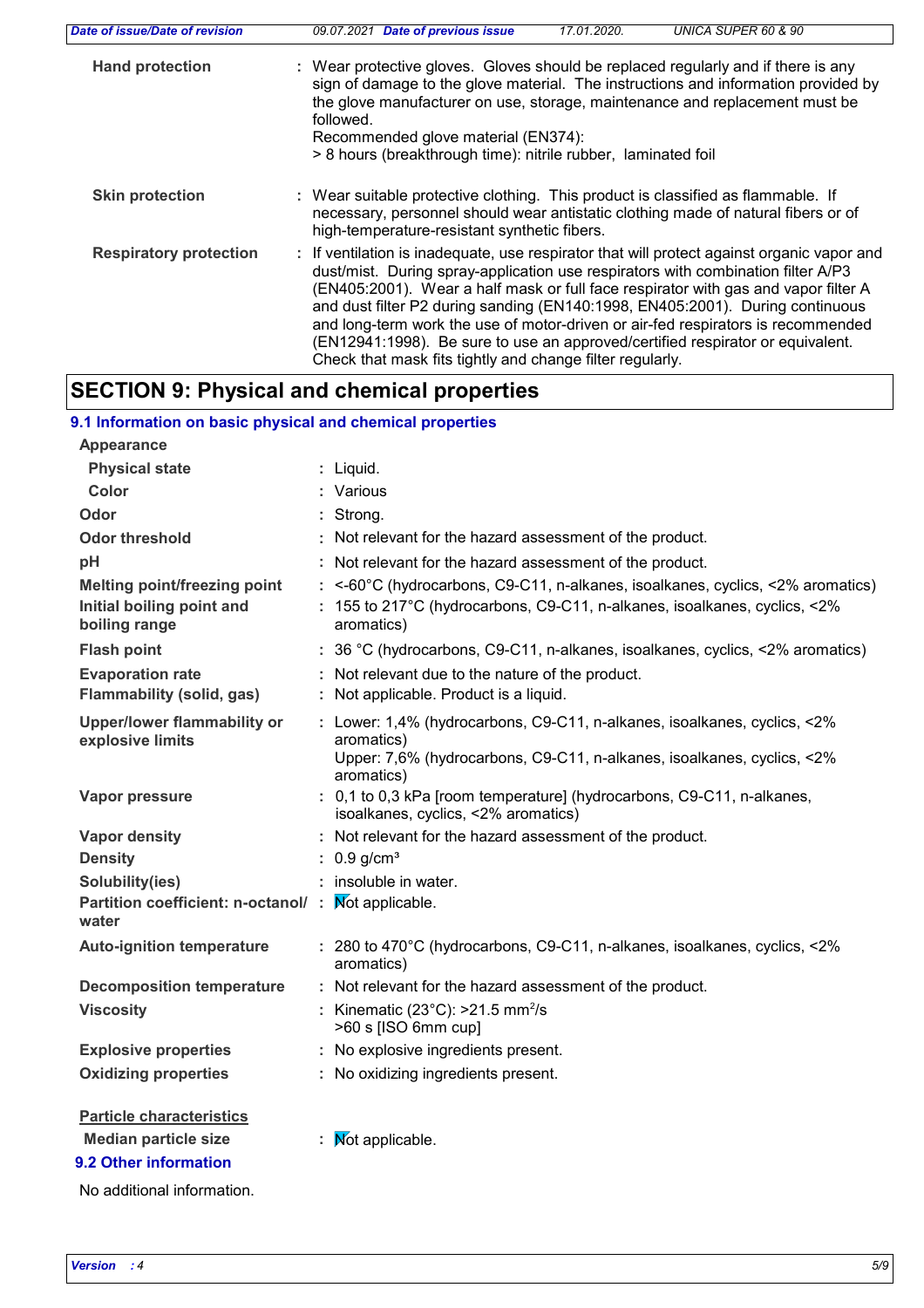## **SECTION 10: Stability and reactivity**

| <b>10.1 Reactivity</b>                          | $\therefore$ See Section 10.5.                                                                                                                                |
|-------------------------------------------------|---------------------------------------------------------------------------------------------------------------------------------------------------------------|
| <b>10.2 Chemical stability</b>                  | : Stable under recommended storage and handling conditions (see Section 7).                                                                                   |
| 10.3 Possibility of<br>hazardous reactions      | : May present an explosion hazard when material is suspended in air in confined<br>areas or equipment and subjected to spark, heat or flame.                  |
| <b>10.4 Conditions to avoid</b>                 | : Avoid extreme heat and freezing. Avoid all possible sources of ignition (spark or<br>flame).                                                                |
| 10.5 Incompatible materials                     | : Keep away from the following materials to prevent strong exothermic reactions:<br>oxidizing agents<br>strong acids<br>strong alkalis                        |
| <b>10.6 Hazardous</b><br>decomposition products | : When exposed to high temperatures, hazardous decomposition products may be<br>produced, such as carbon monoxide and dioxide, smoke, oxides of nitrogen etc. |

### **SECTION 11: Toxicological information**

#### **11.1 Information on toxicological effects**

There is no testdata available on the product itself.

The product is classified as hazardous according to Regulation (EC) 1272/2008 as amended.

Exposure to component solvent vapor concentrations in excess of the stated occupational exposure limit may result in adverse health effects such as mucous membrane and respiratory system irritation and adverse effects on the kidneys, liver and central nervous system. Symptoms and signs include headache, dizziness, fatigue, muscular weakness, drowsiness and, in extreme cases, loss of consciousness. Repeated or prolonged contact with the mixture may cause removal of natural fat from the skin, resulting in non-allergic contact dermatitis and absorption through the skin. If splashed in the eyes, the liquid may cause irritation and reversible damage. Ingestion may cause nausea, diarrhea and vomiting.

**Acute toxicity Carcinogenicity Mutagenicity Teratogenicity Reproductive toxicity Irritation/Corrosion Sensitization Specific target organ toxicity (single exposure) Specific target organ toxicity (repeated exposure) Aspiration hazard** Not classified. Not classified. Not classified. Not classified. Not classified. Not classified. **Not classified.** May cause drowsiness or dizziness. Not classified. Not classified.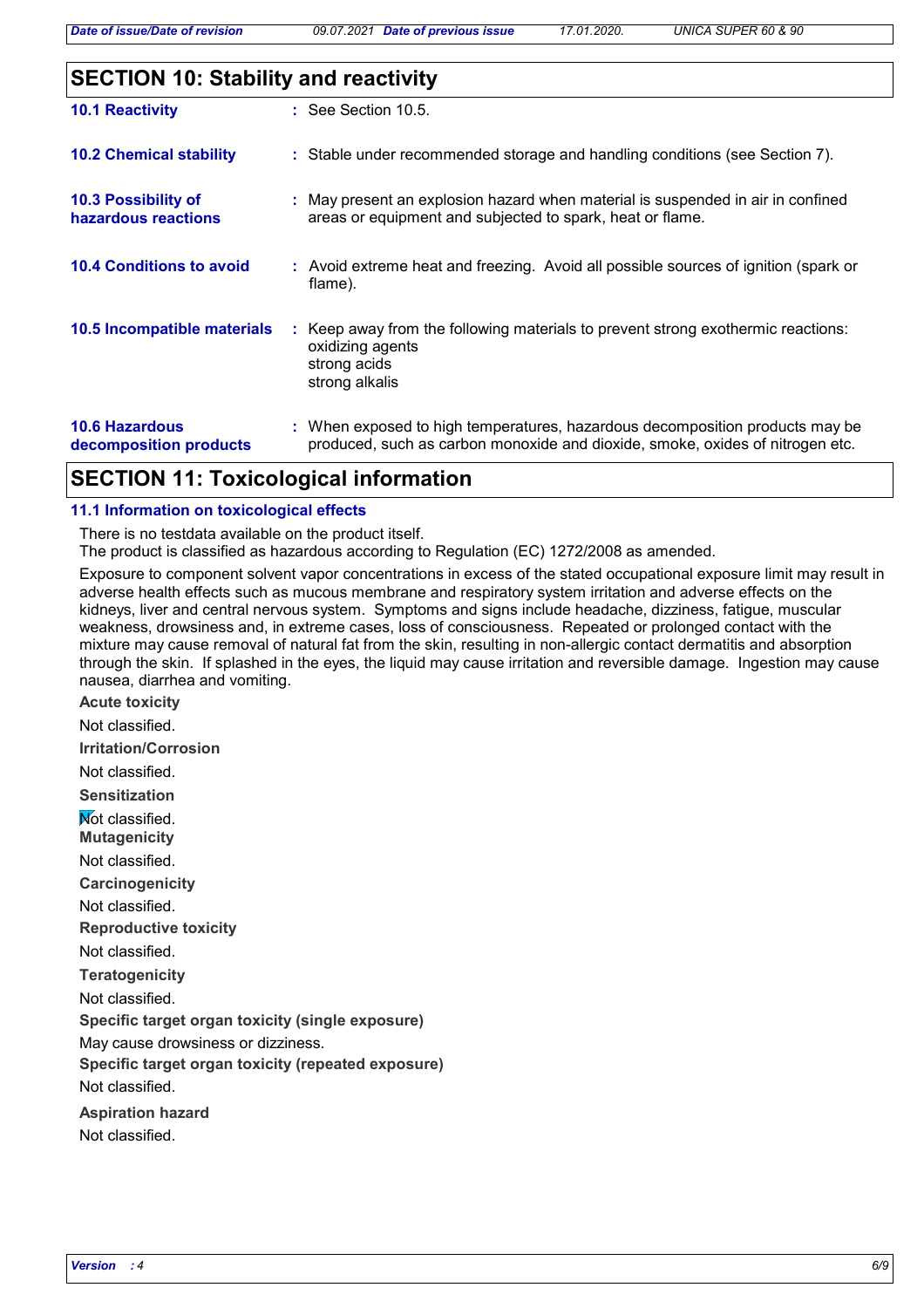### **SECTION 12: Ecological information**

Ecological testing has not been conducted on this product. Do not allow to enter drains, water courses or soil.

The product is not classified as environmentally hazardous according to Regulation (EC) 1272/2008.

| <b>12.1 Toxicity</b> | $\therefore$ No specific data. |
|----------------------|--------------------------------|
|----------------------|--------------------------------|

Not available.

#### **12.2 Persistence and :** No specific data.

#### **degradability**

#### **12.3 Bioaccumulative potential**

| <b>Product/ingredient name</b>                    | $\mathsf{LocP}_\mathsf{ow}$ | <b>Bioconcentration factor</b><br><b>IBCF1</b> | <b>Potential</b> |
|---------------------------------------------------|-----------------------------|------------------------------------------------|------------------|
| $\sqrt{2}$ -ethylhexanoic acid,<br>zirconium salt |                             | 2.96                                           | low              |

### **12.4 Mobility in soil**

| <b>Soil/water partition</b><br>coefficient (Koc) | : Not available. |
|--------------------------------------------------|------------------|
| <b>Mobility</b>                                  | : Not available. |

### **12.5 Results of PBT and vPvB assessment**

This mixture does not contain any substances that are assessed to be a PBT or a vPvB.

#### **12.6 Other adverse effects :**

### **SECTION 13: Disposal considerations**

### **13.1 Waste treatment methods Product**

**Methods of disposal :**

Remove as much product as possible from the tools before cleaning. Liquid residue and cleaning liquids are hazardous waste and must not be emptied into drains or sewage system, but handled in accordance with national regulations. Product residues should be left at special companies which have permission for gathering this kind of wastes.

### **European waste catalogue (EWC)**

| Waste code | <b>Waste designation</b>                                                          |  |  |
|------------|-----------------------------------------------------------------------------------|--|--|
| $1080111*$ | waste paint and varnish containing organic solvents or other hazardous substances |  |  |

If this product is mixed with other wastes, the original waste product code may no longer apply and the appropriate code should be assigned. For further information, contact your local waste authority.

### **Packaging**

| <b>Methods of disposal</b> | Empty packaging should be recycled or disposed of in accordance with national<br>regulations.                                                                                                                                                                                                                                                                                      |
|----------------------------|------------------------------------------------------------------------------------------------------------------------------------------------------------------------------------------------------------------------------------------------------------------------------------------------------------------------------------------------------------------------------------|
| <b>Special precautions</b> | : Risk of self-ignition! Materials such as cleaning rags and paper wipes, sanding<br>dust and overspray containing the product, may spontaneously self-ignite some<br>hours later. To avoid the risks of fires, waste like this should be placed in a metal<br>container filled with water and sealed before disposal, or dried preferably outdoors<br>or incinerated immediately. |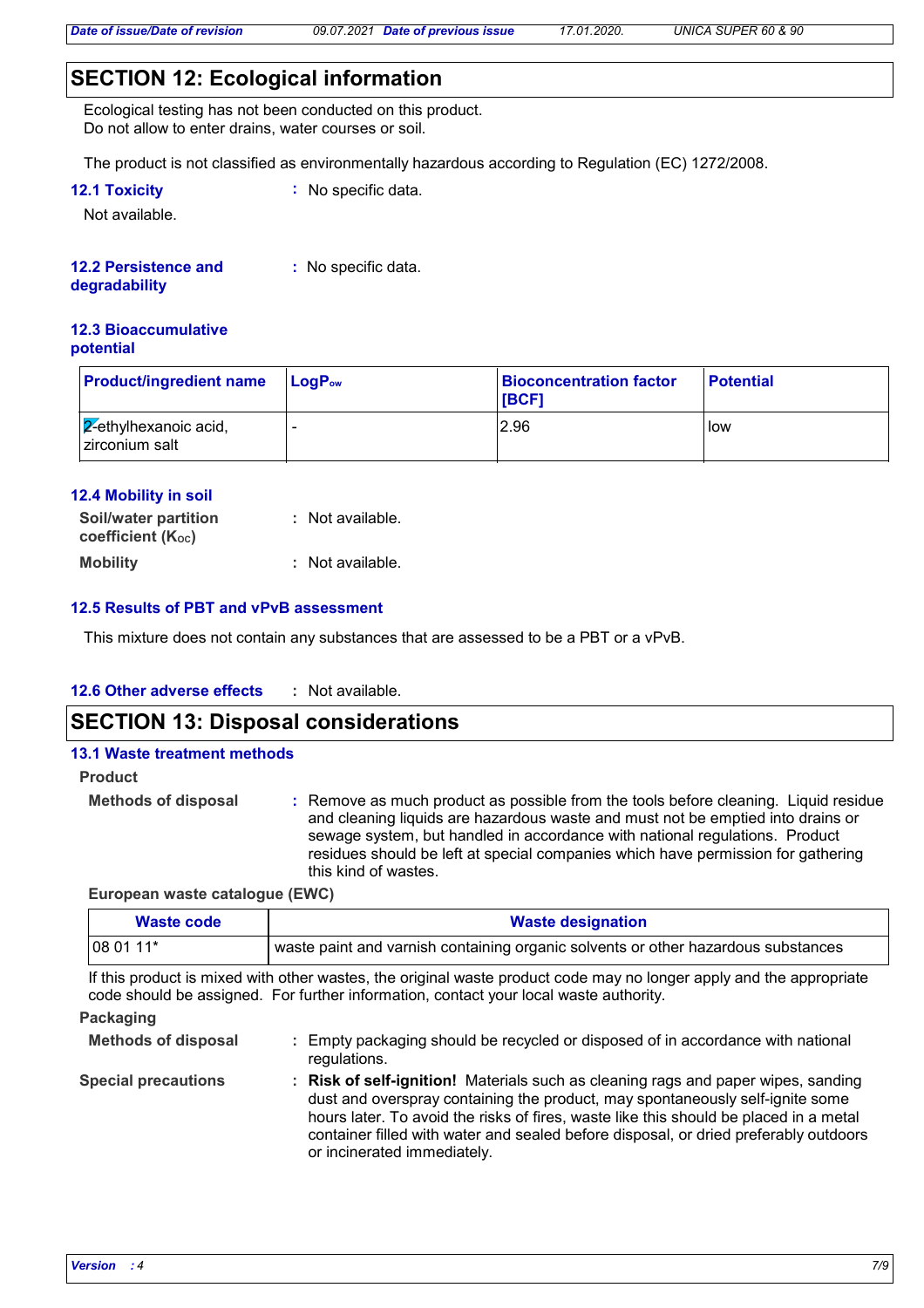### **SECTION 14: Transport information**

|                                                                                                                                                                                                                                                                                                                                                                                                            |                                                | <b>ADR/RID</b>                        | <b>IMDG</b>   | <b>IATA</b>                                                                                                                                                               |  |
|------------------------------------------------------------------------------------------------------------------------------------------------------------------------------------------------------------------------------------------------------------------------------------------------------------------------------------------------------------------------------------------------------------|------------------------------------------------|---------------------------------------|---------------|---------------------------------------------------------------------------------------------------------------------------------------------------------------------------|--|
|                                                                                                                                                                                                                                                                                                                                                                                                            | 14.1 UN number                                 | <b>UN1263</b>                         | <b>UN1263</b> | <b>UN1263</b>                                                                                                                                                             |  |
|                                                                                                                                                                                                                                                                                                                                                                                                            | 14.2 UN proper<br>shipping name                | <b>PAINT</b>                          | <b>PAINT</b>  | <b>PAINT</b>                                                                                                                                                              |  |
|                                                                                                                                                                                                                                                                                                                                                                                                            | <b>14.3 Transport</b><br>hazard class(es)      | 3                                     | 3             | 3                                                                                                                                                                         |  |
|                                                                                                                                                                                                                                                                                                                                                                                                            | 14.4 Packing<br>group                          | $\mathbf{III}$                        | III           | III                                                                                                                                                                       |  |
|                                                                                                                                                                                                                                                                                                                                                                                                            | 14.5<br><b>Environmental</b><br><b>hazards</b> | No.                                   | No.           | No.                                                                                                                                                                       |  |
| <b>Additional information</b><br><b>ADR/RID</b><br>: Viscous liquid exception This class 3 viscous liquid is not subject to regulation in<br>packagings up to 450 L according to 2.2.3.1.5.1.<br>Tunnel code (D/E)<br><b>IMDG</b><br>: Emergency schedules F-E,S-E<br>Viscous liquid exception This class 3 viscous liquid is not subject to regulation in<br>packagings up to 450 L according to 2.3.2.5. |                                                |                                       |               |                                                                                                                                                                           |  |
| user                                                                                                                                                                                                                                                                                                                                                                                                       | <b>14.6 Special precautions for</b>            | the event of an accident or spillage. |               | : Transport within user's premises: always transport in closed containers that are<br>upright and secure. Ensure that persons transporting the product know what to do in |  |
| <b>14.7 Transport in bulk</b><br>according to IMO<br><b>instruments</b>                                                                                                                                                                                                                                                                                                                                    |                                                | : Not available.                      |               |                                                                                                                                                                           |  |

### **SECTION 15: Regulatory information**

|                                                                         | <b>CECTION 46. Other information</b>                                                                |  |  |  |  |
|-------------------------------------------------------------------------|-----------------------------------------------------------------------------------------------------|--|--|--|--|
| <b>15.2 Chemical Safety</b><br><b>Assessment</b>                        | : This product contains substances for which Chemical Safety Assessments are still<br>required.     |  |  |  |  |
| <b>VOC Directive</b>                                                    | : This product is in scope of Directive 2004/42/CE.                                                 |  |  |  |  |
| <b>Persistent Organic Pollutants</b><br>Not listed.                     |                                                                                                     |  |  |  |  |
| <b>Europe inventory</b><br>: At least one component is not listed.      |                                                                                                     |  |  |  |  |
| EU Regulation (EC) No. 1907/2006 (REACH)<br><b>Other EU regulations</b> |                                                                                                     |  |  |  |  |
|                                                                         | 15.1 Safety, health and environmental regulations/legislation specific for the substance or mixture |  |  |  |  |

### **SECTION 16: Other information**

|                                      | $\mathbb V$ Indicates information that has changed from previously issued version.                                                                                                                                                                                                                                                                             |
|--------------------------------------|----------------------------------------------------------------------------------------------------------------------------------------------------------------------------------------------------------------------------------------------------------------------------------------------------------------------------------------------------------------|
| <b>Abbreviations and</b><br>acronyms | $\therefore$ ATE = Acute Toxicity Estimate<br>CLP = Classification, Labelling and Packaging Regulation [Regulation (EC) No.<br>1272/2008]<br>DMEL = Derived Minimal Effect Level<br>DNEL = Derived No Effect Level<br>EUH statement = CLP-specific Hazard statement<br>PBT = Persistent, Bioaccumulative and Toxic<br>PNEC = Predicted No Effect Concentration |